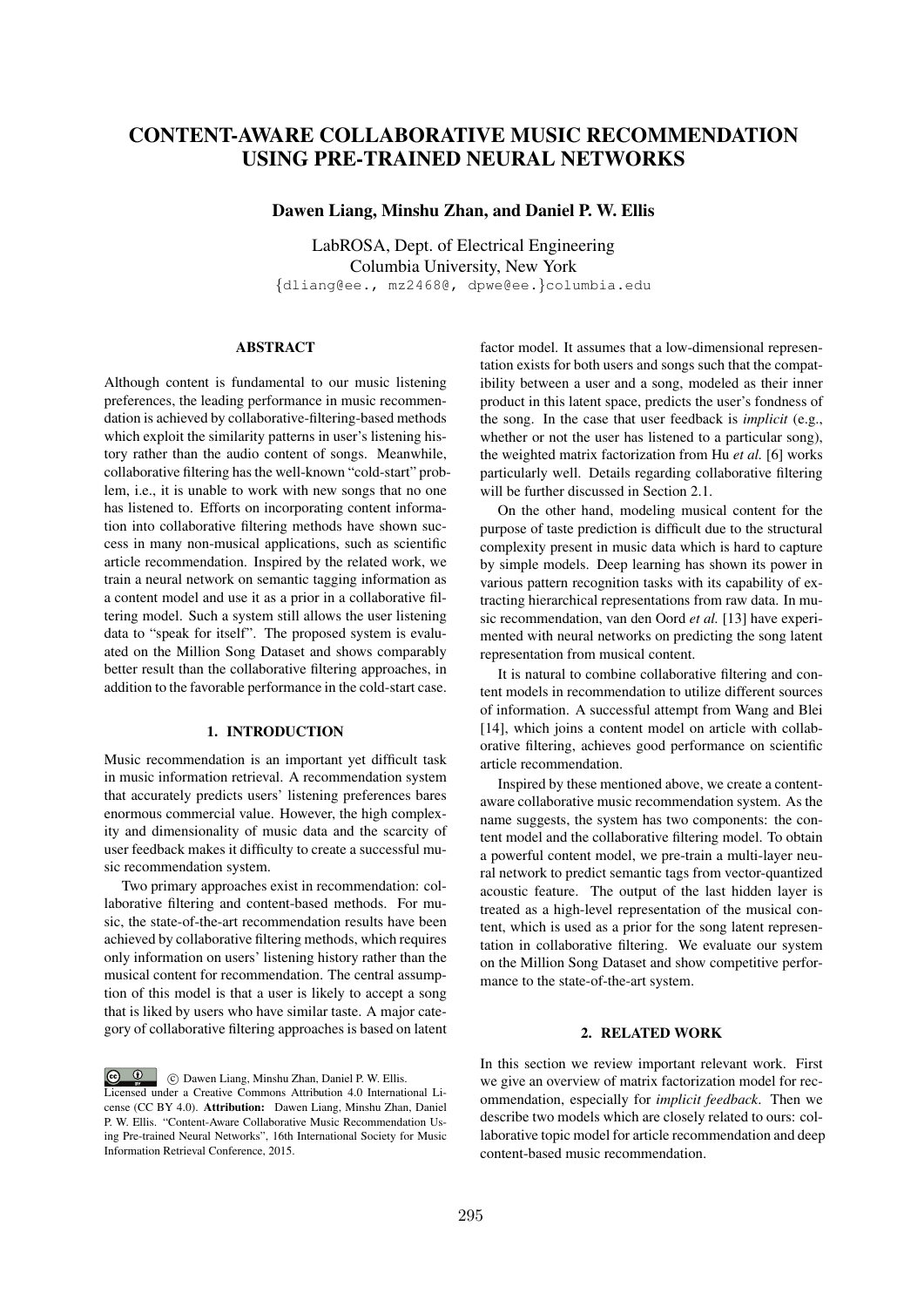#### 2.1 Recommendation by matrix factorization

A widely used approach to recommendation is collaborative filtering, where items are recommended to a user based on other users with similar patterns of item consumption. Matrix-factorization-based latent factor models [6, 8] are among the most successful collaborative filtering methods.

In a matrix factorization recommendation model, we represent both users and items in a shared low-dimensional space of dimension *K*, where user *u* is represented by a latent factor  $\theta_u \in \mathbb{R}^K$  and item *i* is represented by a latent factor  $\beta_i \in \mathbb{R}^K$ . To make a prediction about the preference of user *u* on item *i*, we simply take the dot product between the two  $\hat{r}_{ui} = \theta_u^T \beta_i$ . To estimate user and item factors, we can minimize the squared loss between the estimated preference and actual responses  $\sum_{u,i}(r_{ui} - \hat{r}_{ui})^2$ , with  $\ell_2$  regularization on the factors to prevent overfitting. Alternating least squares (ALS) can be employed for efficient optimization. Equivalently, we can formulate a probabilistic matrix factorization model [12] with the following generative process:

*•* For each user *u*, draw user latent factor:

$$
\boldsymbol{\theta}_u \sim \mathcal{N}(0, \lambda_{\theta}^{-1} I_K),
$$

*•* For each item *i*, draw item latent factor:

$$
\beta_i \sim \mathcal{N}(0, \lambda_{\beta}^{-1} I_K),
$$

*•* For each user-item pair (*u, i*), draw feedback:

$$
r_{ui} \sim \mathcal{N}(\boldsymbol{\theta}_u^T \boldsymbol{\beta}_i, c_{ui}^{-1}),
$$

and obtain the same estimates via maximum *a posteriori*. Here  $c_{ui}$  represents our confidence on the corresponding response  $r_{ui}$ , i.e., larger value of  $c_{ui}$  indicates that there is less uncertainty about the response  $r_{ui}$ , and vice versa. This is especially crucial in the case of implicit feedback (e.g., whether user *u* listened to song *i*), because of its noisy nature. Hu *et al.* [6] propose a simple heuristic for setting the values of  $c_{ui}$  for implicit feedback  $\frac{1}{1}$ :

$$
c_{ui} = 1 + \alpha \log(1 + r_{ui}/\epsilon)
$$

where  $\alpha$  and  $\epsilon$  are tunable hyperparameters. This method achieves the state-of-the-art recommendation performance in the implicit feedback case.

#### 2.2 Collaborative topic model

Due to its content-free nature, collaborative filtering approaches can be applied in a wide range of domains. They perform well on what is called *in-matrix* predictions, i.e., recommending items that have been consumed by some users. However, this approach suffers from the well-known problem that it is unable to recommend new items that no user has consumed, or making *out-of-matrix* predictions, where content-based models are better suited. Many efforts have been made to incorporate content into collaborative filtering. Wang and Blei [14] propose the collaborative topic regression (CTR) model for scientific article recommendation, which is particularly relevant to our proposed method.

There are two components in CTR: a matrix factorization collaborative filtering model (as described in Section 2.1) and a latent Dirichlet allocation (LDA) article content model. LDA [2] is a mixed-membership model on documents. Assuming there are *K* topics  $\Phi = \phi_{1:K}$ , each of which is a distribution over a fixed set of vocabulary, LDA treats each document as a mixture of these topics where the topic proportion  $\pi_i$  is inferred from the data. One can understand LDA as representing documents in a lowdimensional "topic" space with the topic proportion being their coordinates. With this interpretation, the generative process of CTR is as follows:

- *•* For each user *u*, draw user latent factor:
	- $\theta_u \sim \mathcal{N}(0, \lambda_{\theta}^{-1}I_K),$
- *•* For each document *i*,
	- Draw topic proportion  $\pi_i \sim$  Dirichlet( $\alpha$ )<sup>2</sup>,
	- $\rightarrow$  Draw latent factor  $\beta_i \sim \mathcal{N}(\pi_i, \lambda_\beta^{-1} I_K)$ ,
- *•* For each user-document pair (*u, i*), draw feedback:

$$
r_{ui} \sim \mathcal{N}(\boldsymbol{\theta}_u^T \boldsymbol{\beta}_i, c_{ui}^{-1}).
$$

We can see CTR differs from [6] in that CTR assumes that the item latent factor  $\beta_i$  is close to the topic proportion  $\pi_i$  but could deviate from it if necessary. This allows the user-item interaction data to "speak for itself". An attractive characteristic of CTR is its capability of making *out-of-matrix* predictions. This is done by using the topic proportion  $\pi_i$  alone as the item latent factor:  $\hat{r}_{ui} = \theta_u^T \pi_i$ , which is not possible in the traditional collaborative filtering model.

Although CTR achieves better recommendation performance than pure collaborative filtering, it does not scale well with large data. Since the model is not conditionally conjugate: the prior on  $\beta_i$  comes from a Dirichletdistributed random variable  $\pi_i$ , topic proportion  $\pi_i$  cannot be updated analytically and slower numerical optimization method is required. To address this problem, Gopalan *et al.* [5] propose the collaborative topic Poisson factorization (CTPF). This model replaces the Gaussian likelihood and Gaussian prior in CTR with Poisson likelihood and gamma prior, thus becoming conditionally conjugate with closed-form updates. Experiments on large-scale scientific article recommendation demonstrate that CTPF performs significantly better than CTR.

The main difference that sets our method apart from collaborative topic model is the content model. As a feature extractor, LDA can only produce linear factors due to its bilinear nature. On the other hand, multi-layer neural network used by in our system is capable of capturing the non-linearities in the feature space.

 $1$  In [6], the observational model is on the binary indicator variable  $p_{ui} = 1 \{ r_{ui} > 0 \}$  rather than  $r_{ui}$ , i.e.,  $p_{ui} \sim \mathcal{N}(\theta_u^T \beta_i, c_{ui}^{-1})$ . However, in this paper the response  $r_{ui}$  is itself binary, indicating whether user *u* has listened to song *i*. Thus we treat  $r_{ui}$  and  $p_{ui}$  interchangeably.

<sup>&</sup>lt;sup>2</sup> The generative process for words is omitted for brevity throughout the paper. Please refer to [14] for details.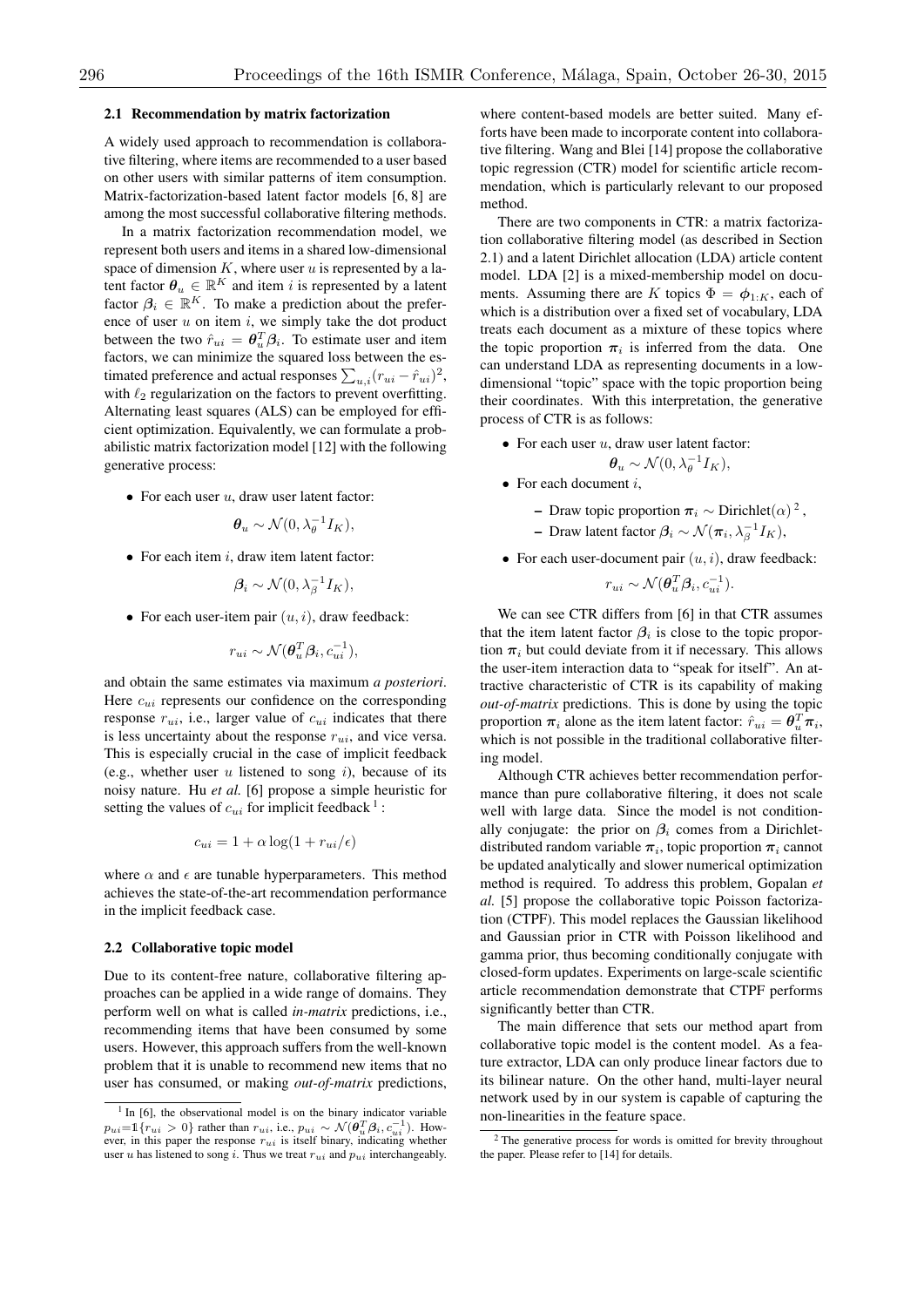#### 2.3 Deep content-based music recommendation

Previous attempts on content-based music recommendation have achieved promising results. van den Oord *et al.* [13] utilize a neural network to map acoustic features to the song latent factors learned from the weighted matrix factorization [6]. As a result, given a new song that no one has ever listened to, a latent factor can still be predicted from the network and recommendation can be done in the same fashion as with a regular collaborative filtering model.

Our method is very similar to this approach, but we will point out two major differences:

- *•* First, the neural network is used for different purposes. We use it as a content feature extractor, just like LDA in the collaborative topic model. The neural network in [13] maps content directly to the latent factors learned from pure collaborative filtering, and the resulting model is expected to operate similarly to collaborative filtering even when usage data is absent.
- *•* Since the neural network is trained to map content to the latent factors learned from the weighted matrix factorization, the performance of [13] is unlikely to surpass that of the weighted matrix factorization. What we propose in this paper, on the other hand, uses content as an *addition* to the weighted matrix factorization, in a similar manner as the collaborative topic model described in Section 2.2. As we show in the experiment, we are able to achieve better result than the weighted matrix factorization when we only have limited amount of user feedback.

Other approaches that hybridize content and collaborative models include Yoshii *et al.* [17], McFee *et al.* [11], and Wang and Wang [15]. [17] train a three-way probabilistic model that joins user, item, and content by a latent "topic" variable; the model focuses on explicit feedback (user ratings). [11] take a similar approach to [13] and learn a content-based similarity function from collaborative filtering via metric learning. [15] also use a neural network to incorporate music content into the collaborative filtering model. The major difference is that in [15] the output of the neural network is treated as item factor and the neural network is trained to minimize a collaborative-filtering-based loss function. Therefore the content model itself does not have explicit musicological meaning.

# 3. PROPOSED APPROACH

Adopting the same structure as that of CTR, our system consists of two components: a content model which is based on a pre-trained neural network and a collaborative filtering model based on matrix factorization.

#### 3.1 Supervised pre-training

Inspired by the success of transfer learning in computer vision which exploits deep convolutional neural networks [9], in our system we pre-train a multi-layer neural network in a supervised semantic tagging prediction task and use it as the content model.

Our training data comes from Liang *et al.* [10] which consists of 370*K* tracks from the Million Song Dataset and the pre-processed *last.fm* data with a vocabulary of 561 tags, including genre, mood, instrumentation, etc. We use the Echonest's timbre feature, which is very similar to MFCC. To get the song-level features, we vector-quantize all the timbre features following the standard procedure: We run the *k*-means algorithm on a subset of randomly selected training data to learn  $J = 1024$  cluster centroids (codewords). Then for each song, we assign each segment (frame) to the cluster with the smallest Euclidean distance to the centroid. We aggregate the VQ feature of song *i*  $(x_i \in \mathbb{R}^J_+)$  by counting the number of assignments to each cluster across the entire song and then normalize it to have unit  $\ell_1$  norm to account for the various lengths.

We treat music tagging as a binary classification problem: For each tag, we make independent predictions on whether the song is tagged with it or not. We fit the output of the network  $f(x_i) \in \mathbb{R}^{561}$  into logistic regression classifiers. Therefore, given tag labels  $y_{it} \in \{-1, 1\}$  for song *i* and tag *t*, the network is trained to minimize the following loss:

$$
\mathcal{L}_{\text{tag}} = \sum_{i,t} \log(1 + \exp(-y_{it} f_t(\boldsymbol{x}_i))
$$

Here we use a network with three fully-connected hidden layers and ReLU activations with dropout. Each layer has 1,200 neurons. Stochastic gradient descent with minibatch of size 100 is used with AdaGrad [3] for adjusting the learning rate  $3$ . We notice that both dropout and Ada-Grad are crucial for getting the good performance. The tagging performance is reported in Section 4.1.

## 3.2 Content-aware collaborative filtering

We can interpret the output of the last hidden layer  $h_i \in$  $\mathbb{R}^{F_h}$  (here  $F_h = 1200$ ) as a latent content representation of song *i*. Because of the way the network is trained, this latent representation is supposed to be highly correlated to the semantic tags ("topics" of music). Therefore, we can take a similar approach to the collaborative topic model and use this representation in a collaborative filtering model.

The generative process for the proposed model is as follows:

*•* For each user *u*, draw user latent factor:

$$
\boldsymbol{\theta}_u \sim \mathcal{N}(0, \lambda_{\theta}^{-1} I_K).
$$

*•* For each song *i*, draw song latent factor:

 $\beta_i \sim \mathcal{N}(W h_i, \lambda_{\beta}^{-1} I_K).$ 

*•* For each user-song pair (*u, i*), draw implicit feedback (whether user *u* listened to song *i*):

$$
r_{ui} \sim \mathcal{N}(\boldsymbol{\theta}_u^T \boldsymbol{\beta}_i, c_{ui}^{-1}).
$$

<sup>&</sup>lt;sup>3</sup> The source code for training the neural network is available at: https://github.com/dawenl/deep\_tagging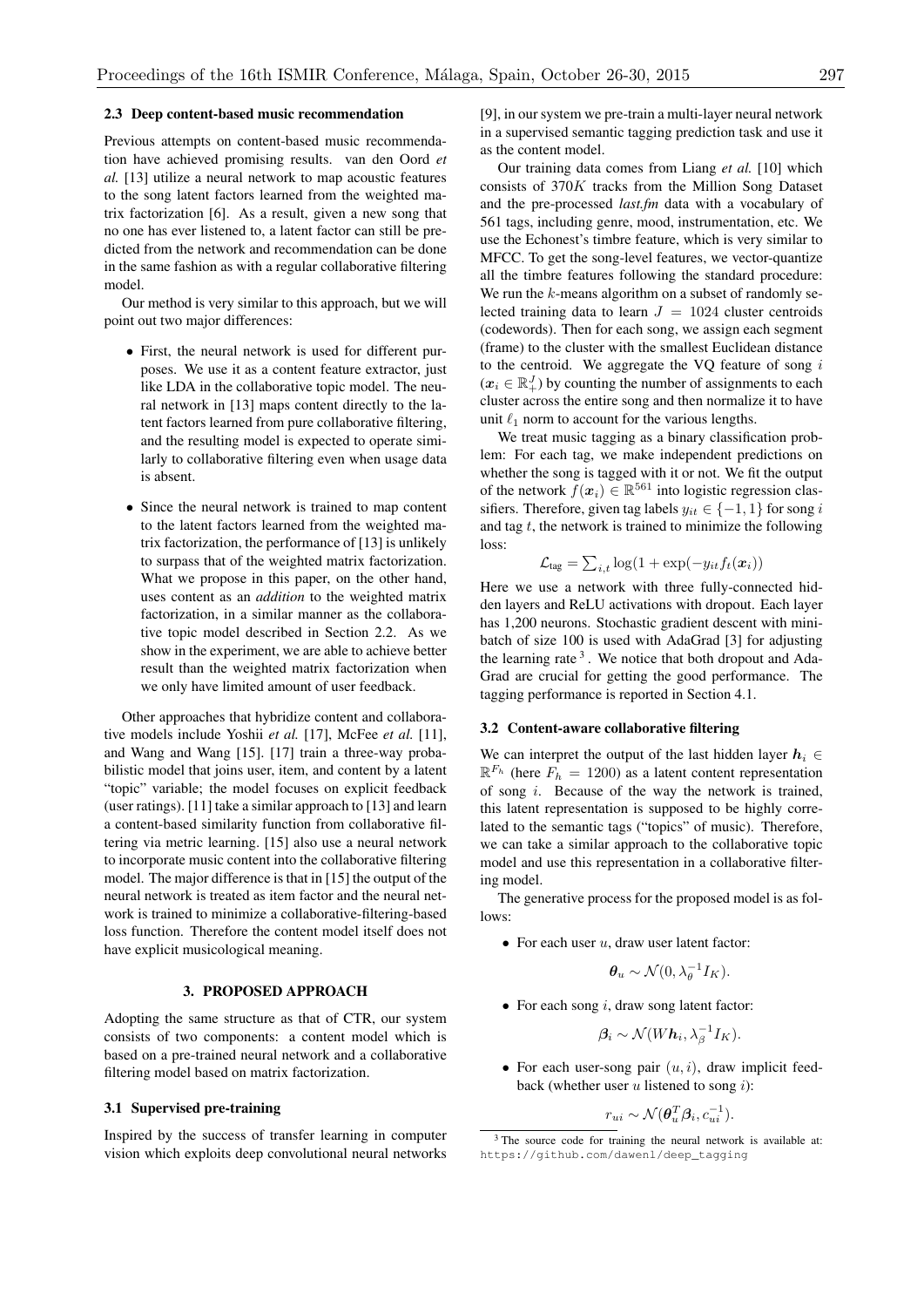Here the weight matrix  $W \in \mathbb{R}^{K \times F_h}$  transforms the learned content representation from the neural networks into the collaborative filtering latent space via  $Wh_i$ . The precision parameter  $\lambda_{\beta}$  balances how the song latent vector  $\beta_i$  deviates from the content feature. We set the confidence *cui* in the same way as in Section 2.1.

We want to emphasize that our proposed model is *contentaware* instead of *content-based*. Just like collaborative topic model, our proposed model is still fundamentally based on collaborative filtering. The content model is only used as a prior and can be deviated if the model thinks it is necessary to explain the data.

For notational convenience, we define the concatenated user latent factors matrix  $\Theta \stackrel{\triangle}{=} [\theta_1 | \cdots | \theta_U] \in \mathbb{R}^{K \times U}$  and song latent factors matrix  $B \triangleq [\beta_1 | \cdots | \beta_I] \in \mathbb{R}^{K \times I}$ . We estimate the model parameters  $\{ \Theta, B, W \}$  via maximum *a posteriori*.

The complete log-likelihood is written as:

$$
\mathcal{L} = -\sum_{u,i} \frac{c_{ui}}{2} (r_{ui} - \boldsymbol{\theta}_u^T \boldsymbol{\beta}_i)^2 - \frac{\lambda_{\theta}}{2} \sum_u \boldsymbol{\theta}_u^T \boldsymbol{\theta}_u
$$

$$
- \frac{\lambda_{\beta}}{2} \sum_i (\boldsymbol{\beta}_i - W \boldsymbol{h}_i)^T (\boldsymbol{\beta}_i - W \boldsymbol{h}_i)
$$

Take the gradient of the complete log-likelihood with respect to the model parameters and set it to 0, we can obtain the following closed-form coordinate updates:

$$
\boldsymbol{\theta}_u \leftarrow (BC_u B^T + \lambda_{\theta} I_K)^{-1} BC_u \boldsymbol{r}_u \tag{1}
$$

$$
\boldsymbol{\beta}_i \leftarrow (\Theta C_i \Theta^T + \lambda_{\beta} I_K)^{-1} (\Theta C_i \boldsymbol{r}_i + \lambda_{\beta} W \boldsymbol{h}_i)
$$
 (2)

$$
W^T \leftarrow (H^T H + \lambda_W I_{F_h})^{-1} H^T B^T \tag{3}
$$

where  $C_u \in \mathbb{R}^{I \times I}$  is a diagonal matrix with  $c_{ui}$ ,  $i =$ 1,  $\cdots$ , *I* as its diagonal elements, and  $r_u \in \mathbb{R}^I$  is the feedback for user *u*.  $C_i$  and  $r_i$  are similarly defined.  $H \in$  $\mathbb{R}^{I \times F_h}$  is the concatenated output from the last hidden layer  $[h_1 | \cdots | h_I]^T$ . When updating *W*, we add a small ridge term  $\lambda_W$  to the diagonal of the matrix to regularize and avoid numerical problems when inverting. Alternating between updating  $\Theta$ , *B*, and *W*, we are guaranteed to reach a stationary point of the complete log-likelihood.

The same technique used in [6] to speed up computation can be applied here. This enables us to apply our model to large-scale music corpus and user-item interaction, which is not possible for CTR.

After the model is trained, we can make *in-matrix* prediction by  $\hat{r}_{ui} = \theta_u^T \beta_i$ . Similar to the collaborative topic model, we can also make *out-of-matrix* prediction for songs that no one has listened to by only using the content  $\hat{r}_{ui}$  =  $\bm{\theta}_u^T(W\bm{h}_i).$ 

## 4. EVALUATION

We first evaluate our system on the pre-training tag prediction task to ensure the quality of the extracted features, and then measure its recommendation performance in comparison with related models  $4<sup>4</sup>$ .

|  | Model Prec Recall F-score AROC MAP |  |
|--|------------------------------------|--|
|  | SPMF 0.127 0.146 0.136 0.712 0.120 |  |
|  | NNet 0.184 0.207 0.195 0.781 0.178 |  |

Table 1: Annotation and retrieval performance on the Million Song Dataset from Poisson matrix factorization with stochastic inference (SPMF) [10] and the pre-trained neural network (NNet) described in Section 3.1. The standard error is on the order of 0*.*01, thus not included here.

## 4.1 Tag prediction

Evaluation tasks and metrics We evaluate the pre-trained neural network on semantic tags with an annotation task and a retrieval task. We use the same dataset in Liang *et al.* [10] from the Million Song Dataset [1] and compare with their result which, to our knowledge, is the state-of-the-art performance on large-scale tag prediction. Note that we only use tag prediction as a proxy to measure the quality of the content model and do not argue for our approach as an optimal one to automatic music tagging.

For the annotation task we seek to automatically tag unlabeled songs. To evaluate the model's ability to annotate songs, we compute the average per-tag precision, recall, and F-score on the held-out test set. For the retrieval task, given a query tag we seek to provide a list of songs which are related to that tag. To evaluate retrieval performance, for each tag in the vocabulary we ranked each song in the test set by the predicted probability. We then calculate the area under the receiver-operator curve (AROC) and mean average precision (MAP) for each ranking.

Tagging performance and discussion The results are reported in Table 1, which show that the pre-trained neural network performs significantly better than the Poissonfactorization-based approach. This is not surprising for two reasons: 1) Here we treat tag prediction as a supervised task and train a multi-layer neural network, while in [10] the problem is formulated as an unsupervised learning task to account for the uncertainty in the user-generated tags (which incidentally can be considered as a typical example of implicit feedback). 2) Similar to LDA, Poisson factorization can only capture linear factor, whose expressive power is much weaker than that of a multi-layer neural network.

Nevertheless, the results confirm that our pre-trained neural network can be considered as an effective content feature extractor and we will use the output of the last hidden layer as the content feature.

Note that our neural network is relatively simple and does not directly use raw acoustic features (e.g., log-mel spectrograms) as input. It is reasonable to believe that with a more complex network structure and low-level acoustic feature, we should be able to achieve better tagging performance and obtain a more powerful content feature extractor, which could further boost the performance of our proposed recommendation method.

<sup>4</sup> https://github.com/dawenl/content\_wmf contains the source code for training the proposed model and reproducing the experi-

mental results for recommendation in Section 4.2.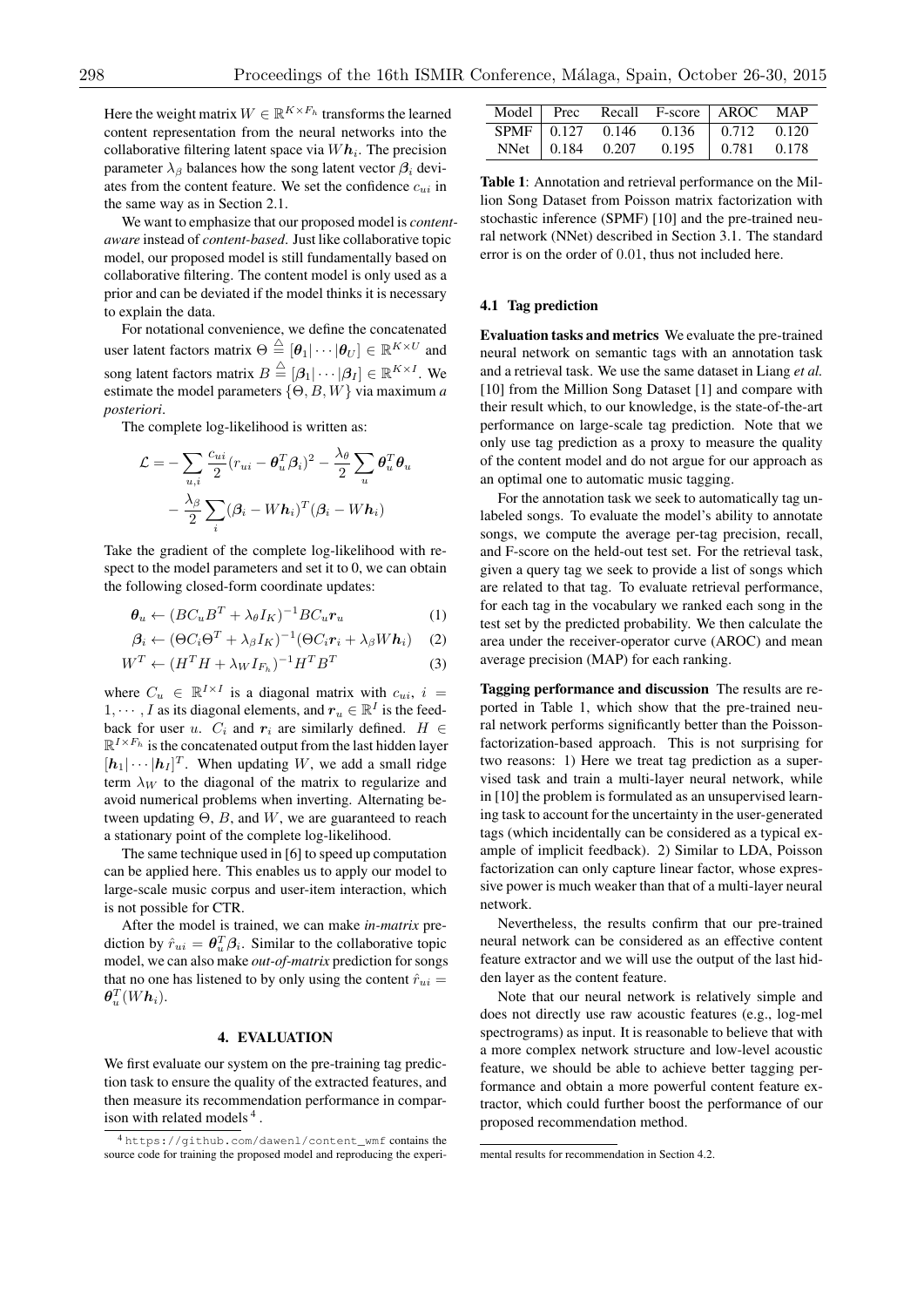| Model               | R@40   | R@80   | R@120  | R@160  | R@200  | NDCG.  |
|---------------------|--------|--------|--------|--------|--------|--------|
| <b>PMF</b> [4]      | 0.1021 | 0.1533 | 0.1908 | 0.2206 | 0.2456 | 0.2419 |
| CTPF <sub>[5]</sub> | 0.1031 | 0.1511 | 0.1861 | 0.2138 | 0.2370 | 0.2395 |
| <b>WMF</b> [6]      | 0.1722 | 0.2367 | 0.2803 | 0.3133 | 0.3397 | 0.2881 |
| $CF + shallow$      | 0.1724 | 0.2368 | 0.2803 | 0.3131 | 0.3396 | 0.2883 |
| $CF + deep$         | 0.1722 | 0.2365 | 0.2800 | 0.3129 | 0.3394 | 0.2882 |

Table 2: *In-matrix* performance on the DEN subset with proposed and competing methods.

#### 4.2 Recommendation

Data preparation We use the Taste Profile Dataset which is part of the Million Song Dataset to evaluate the recommendation performance. It contains listening history in the form of play counts from one million users with more than 40 million (user, song, play count) triplets. We first binarize all the play counts  $5$  and create two complementary subsets (denoted as *DEN* and *SPR*):

For the DEN subset, we intend to create a reasonably dense subset so that the traditional collaborative filtering model will have good performance. We remove the users who have less than 20 songs in their listening history and songs that are listened to by less than 50 users, obtaining a subset with 613,682 users and 97,414 songs with more than 38 million user-song pairs (sparsity level 0*.*064%). For the SPR subset, on the contrary, we only keep the users who have less than 20 songs in their listening history and songs that are listened to by less than 50 users, yielding a highly sparse (0*.*002%) subset with 564,437 users and 260,345 songs.

We select 5% of the songs from DEN (4,871) for *outof-matrix* prediction. For both subsets we split 20% and 10% as test and validation sets, respectively. Validation set is used to select hyperparameters, as well as monitor convergence by computing predictive likelihood.

Competing methods We compare our proposed method (denoted as *CF + deep*) with weighted matrix factorization (*WMF*) [6], as well as the following three methods:

*CF + shallow*: A simple baseline where we directly use the normalized VQ feature  $x_i$  in place of the feature extracted from the neural network  $h_i$ . This baseline is mainly used to demonstrate the necessity of an effective feature extractor for *out-of-matrix* prediction.

Poisson matrix factorization (*PMF*) [4]: Just like WMF, PMF is a matrix factorization model for collaborative filtering. Instead of Gaussian likelihood and priors on the latent factors, it utilizes Poisson likelihood model and gamma priors. The biggest advantage of PMF is computational. As shown in [4], the inference algorithm has complexity that scales linearly with the number of non-zero entries in the user-item matrix.

Collaborative topic Poisson factorization (*CTPF*) [5]: This model incorporates the content information into PMF in the same way as CTR. Additionally, it is conditionally conjugate with closed-form updates and enjoys the same computational efficiency as PMF. Therefore, it can be applied to large-scale dataset without delicate engineering.

Based on our argument in Section 2.3, we do not directly compare with [13] because it is sufficient to compare with WMF. For *out-of-matrix* recommendation evaluation, we can only compare with CTPF and CF + shallow. In all the experiments, the dimensionality of the latent space  $K = 50$ . We select  $\alpha = 2$  and  $\epsilon = 10^{-6}$  to compute the confidence  $c_{ui}$ . For WMF, CF + shallow, and CF + deep, the model parameters  $\Theta$ , *B* and *W* (if any) are initialized to the same values.

Evaluation metrics To evaluate different algorithms, we produce a ranked list of all the songs (excluding those in the training and validation sets) for each user based on the predicted preference  $\hat{r}_u$ .

Precision and recall are commonly used evaluation metrics. However, for implicit feedback, the zeros can mean either the user is not interested in the song or more likely, the user does not know the song. This makes the precision less interpretable. However, since the non-zero  $r_{ui}$ 's are known to be true positive, we instead report *Recall*@*M*, which only considers songs within the top *M* in the ranked list. For each user, the definition of *Recall*@*M* is

Recall@
$$
M = \frac{\text{# songs that the user listened to in top } M}{\text{total # songs the user has listened to}}.
$$

In addition to *Recall*@*M*, we also report (untruncated) normalized discounted cumulative gain (NDCG) [7]. Unlike *Recall*@*M* which only focuses on top *M* songs in the predicted list, NDCG measures the global quality of recommendation. In the meantime, it also prefers algorithms that place held-out test items higher in the list by applying a discounted weight. Given a ranked list of songs from the recommendation algorithm, for each user NDCG can be computed as follows:

$$
DCG = \sum_{i=1}^{I} \frac{2^{rel_i} - 1}{\log_2(i+1)};
$$
 
$$
NDCG = \frac{DCG}{IDCG}.
$$

Given our binarized data, the reverence *rel<sup>i</sup>* is also binary: 1 if song *i* is in the held-out user listening history and 0 otherwise. IDCG is the optimal DCG score where all the held-out test songs are ranked top in the list. Therefore, larger NDCG values indicate better performance.

Results on the DEN subset The model hyperparameters  $\lambda_{\theta} = \lambda_{W} = 10$  and  $\lambda_{\beta} = 100$  are selected from the validation set based on NDCG. The *in-matrix* and *out-of-matrix* performances are reported in Table 2 and 3, respectively.

<sup>5</sup> In practice, we find that the performances using actual play counts and binarized indicators are very close for our model.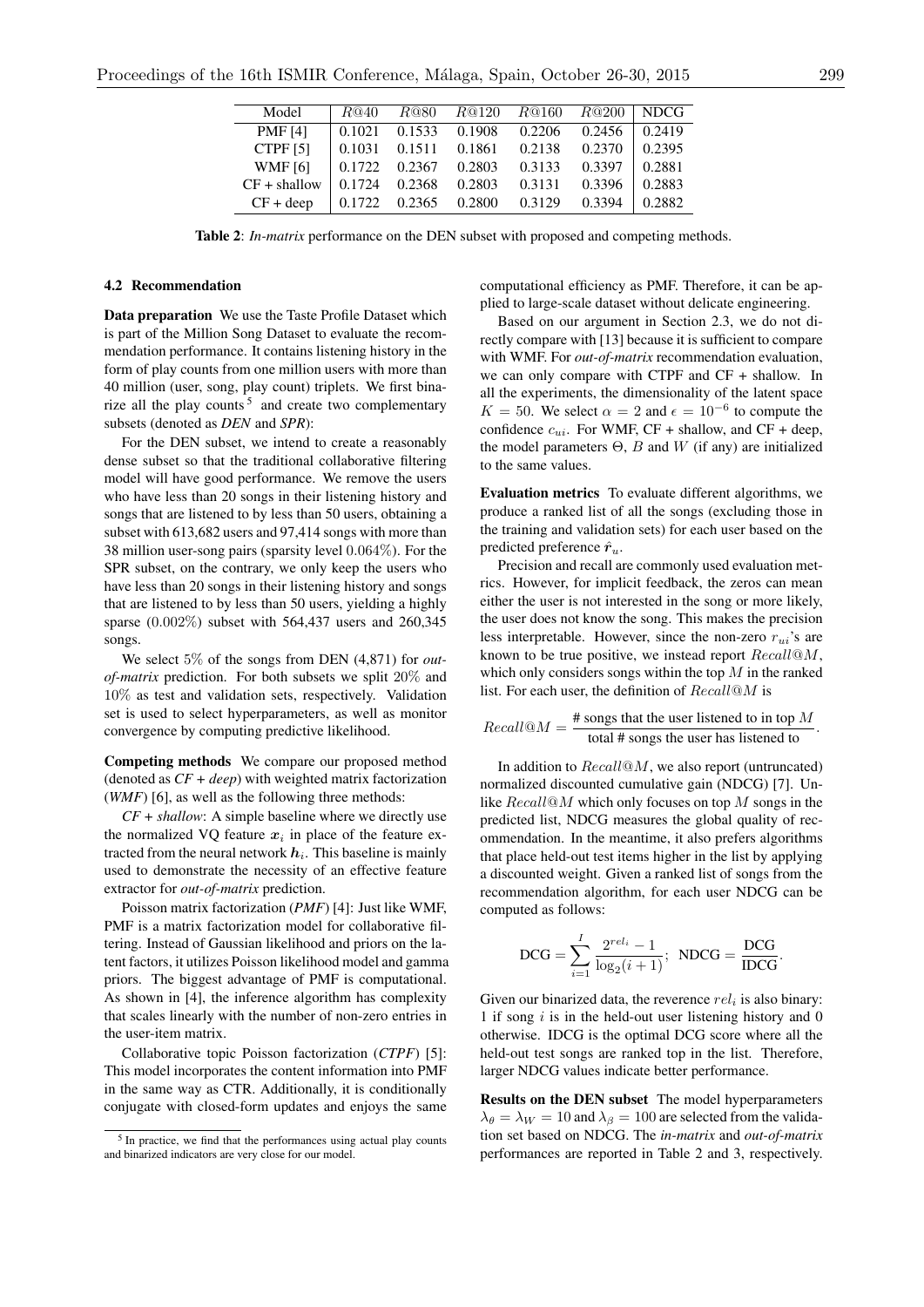| Model                                                                  |  | $R@40$ $R@80$ $R@120$ $R@160$ $R@200$ NDCG |  |
|------------------------------------------------------------------------|--|--------------------------------------------|--|
| CTPF [5] $\begin{array}{ l}$ 0.0256 0.0700 0.1440 0.1869 0.2086 0.1271 |  |                                            |  |
| $CF + shallow$   0.0503 0.0894 0.1218 0.1514 0.1778   0.1429           |  |                                            |  |
| $CF + deep$   0.0910 0.1461 0.1881 0.2241 0.2550 0.1605                |  |                                            |  |

Table 3: *Out-of-matrix* performance on the DEN subset with proposed and competing methods.

| Model                                                      | R@40 |  | $R@80$ $\overline{R@120}$ $\overline{R@160}$ $\overline{R@200}$ NDCG |  |
|------------------------------------------------------------|------|--|----------------------------------------------------------------------|--|
| WMF [6] 0.1137 0.1286 0.1378 0.1449 0.1505 0.1415          |      |  |                                                                      |  |
| $CF + shallow$   0.1138 0.1286 0.1377 0.1449 0.1504 0.1416 |      |  |                                                                      |  |
| $CF + deep$   0.1140 0.1289 0.1378 0.1451 0.1507   0.1417  |      |  |                                                                      |  |

Table 4: *In-matrix* performance on the SPR subset with proposed and competing methods.

All the metrics are averaged across 612,232 users in the held-out test user-item pairs.

We can see that with sufficient amount of user feedback, there is almost no difference in performance among WMF,  $CF +$  shallow, and  $CF +$  deep  $6 -$  there is not a single model which is consistently better. This is understandable, since both CF + shallow and CF + deep are fundamentally collaborative filtering models. With enough user feedback, the model is able to produce meaningful recommendation without resorting to the content features. Moreover, CF + shallow, which has access to more content information, does slightly better than CF + deep.

One observation from Table 2 is that adding content features does not necessarily improvement the performance. Unlike CF + deep, CTPF falls behind its content-free counterpart PMF on both *Recall*@*M* and NDCG. This is possibly due to the insufficient feature extraction capability of the topic model (LDA) on the rich musical data.

The superiority of  $CF + deep$  is more obvious on the *out-of-matrix* predictions performance shown in Table 3. We can see a larger margin between CF + deep and CF + shallow, as compared to their close performance on *inmatrix* predictions. This suggests the importance of a powerful feature extractor in the absence of usage data. Even a simple linear LDA model in CTPF can be more effective than CF + shallow at predicting songs that the users listened to in the held-out test set.

Results on the SPR subset We repeat the *in-matrix* evaluation on the highly sparse SPR subset. The model hyperparameters  $\lambda_{\theta} = \lambda_{W} = 10^{-2}$  and  $\lambda_{\beta} = 1$  are selected from the validation set. The performance is reported in Table 4. All the metrics are averaged across 564,437 users in the held-out test user-item pairs.

Again, the overall differences among all three methods are relatively minor. However, with very limited user feedback, both CF + shallow and CF + deep outperform the content-free WMF. More importantly, CF + deep consistently improves over  $CF + shallow$ , which indicates the importance of an effective feature extractor.

#### 5. CONCLUSION

In this paper we present a content-aware collaborative music recommendation system that joins a multi-layer neural network content model with a collaborative filtering model. The system achieves the state-of-the-art performance in music recommendation given content and implicit feedback data.

A possible future direction is to incorporate rankingbased loss function, e.g., the weighted approximate-rank pairwise (WARP) loss in [16] into the collaborative filtering model. We normally evaluate recommendation algorithms using ranking-based metrics (e.g. *Recall*@*M* and NDCG), but the model is trained using squared loss function. It would be more natural to directly optimize a ranking-based loss function.

## 6. ACKNOWLEDGEMENTS

We gratefully acknowledge the support of NVIDIA Corporation with the donation of the Tesla K40 GPU used for this research.

#### 7. REFERENCES

- [1] Thierry Bertin-Mahieux, Daniel P.W. Ellis, Brian Whitman, and Paul Lamere. The Million Song Dataset. In *ISMIR*, 2011.
- [2] David M. Blei, Andrew Y. Ng, and Michael I. Jordan. Latent Dirichlet allocation. *the Journal of machine Learning research*, 3:993–1022, 2003.
- [3] John Duchi, Elad Hazan, and Yoram Singer. Adaptive subgradient methods for online learning and stochastic optimization. *The Journal of Machine Learning Research*, 12:2121–2159, 2011.
- [4] Prem Gopalan, Jake M. Hofman, and David M. Blei. Scalable recommendation with poisson factorization. *arXiv preprint arXiv:1311.1704*, 2013.
- [5] Prem K. Gopalan, Laurent Charlin, and David Blei. Content-based recommendations with Poisson factorization. In *Advances in Neural Information Processing Systems 27*, pages 3176–3184. 2014.

<sup>6</sup> There is little point in arguing for the statistical significance of the difference, since given the number of users to average over, the standard error is vanishingly small.